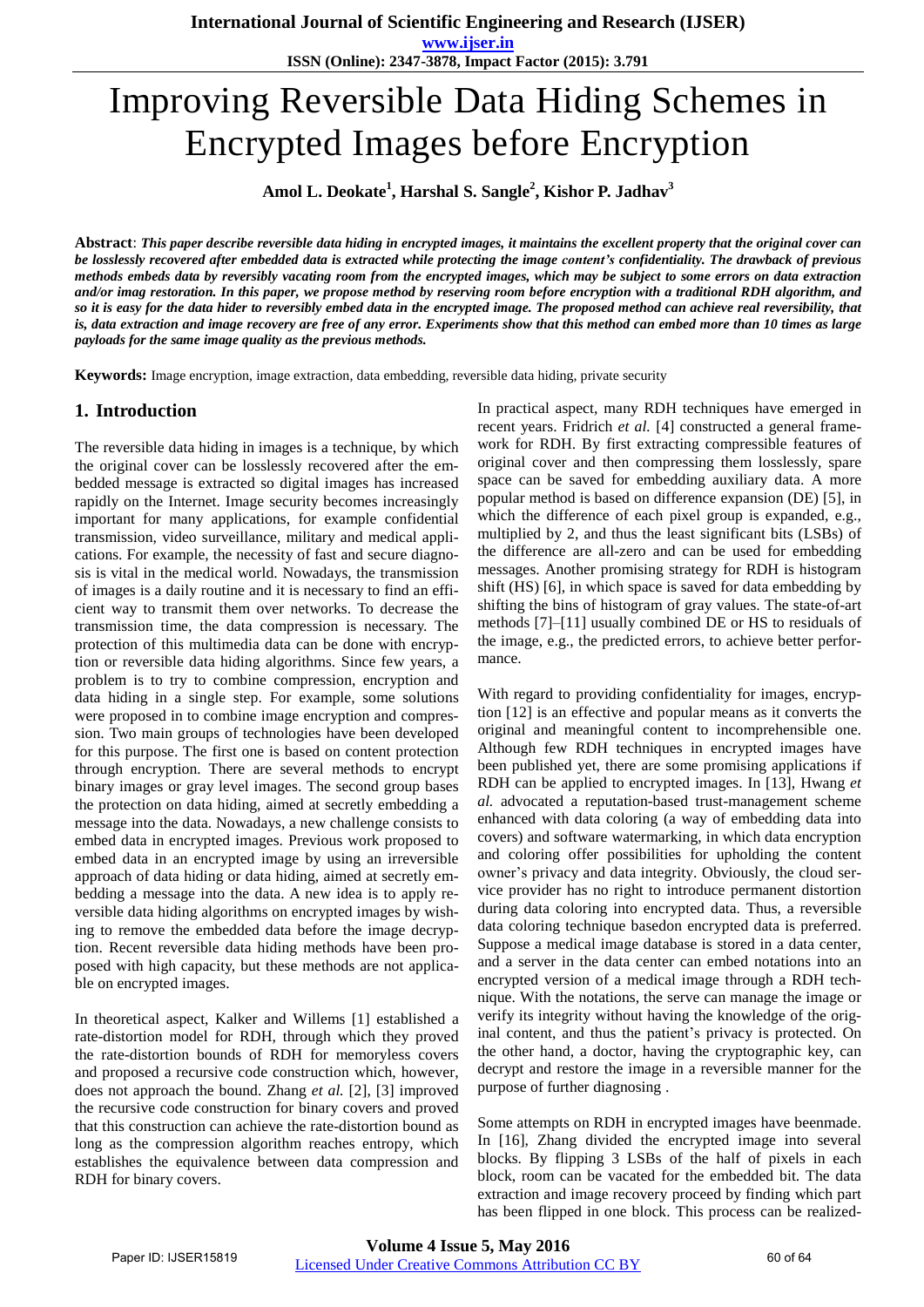## **International Journal of Scientific Engineering and Research (IJSER) www.ijser.in ISSN (Online): 2347-3878, Impact Factor (2015): 3.791**

with the help of spatial correlation in decrypted image. Hong *et al.* [17] ameliorated Zhang's method at the decoder side by further exploiting the spatial correlation using a different estimation equation and side match technique to achieve much lower error rate. These two methods mentioned above rely on spatial correlation of original image to extract data. That is, the encrypted image should be decrypted first before data extraction.

To separate the data extraction from image decryption, Zhang [18] emptied out space for data embedding following the ide of compressing encrypted images [14], [15]. Compression of encrypted data can be formulated as source coding with side information at the decoder [14], in which the typical method is to generate the compressed data in lossless manner by exploiting the syndromes of parity-check matrix of channel codes. The method in [18] compressed the encrypted LSBs to vacate room for additional data by finding syndromes of a parity-check matrix, and the side information used at the receiver side is also the spatial correlation of decrypted images.

All the three methods try to vacate room from the encrypted images directly. However, since the entropy of encrypted images has been maximized, these techniques can only achieve small payloads [16], [17] or generate marked image with poor quality for large payload [18] and all of them are subject to some error rates on data extraction and/or image restoration. Although the methods in [16], [17] can eliminate errors by errorcorrecting codes, the pure payloads will be further consumed.

In the present paper, we propose a novel method for RDH in encrypted images, for which we do not "vacate room after encryption" as done in [16]–[18], but "reserve room before encryption" In the proposed method, we first empty out room by embedding LSBs of some pixels into other pixels with a traditional RDH method and then encrypt the image, so the positions of these LSBs in the encrypted image can be used to embed data. Not only does the proposed method separate data extraction from image decryption but also achieves excellent performance in two different prospects:

- Real reversibility is realized, that is, data extraction and image recovery are free of any error.
- For given embedding rates, the PSNRs of decrypted image containing the embedded data are significantly improved; and for the acceptable PSNR, the range of embedding rates is greatly enlarged.

# **2. Background**

For instance, when the secret data to be transmitted are encrypted, a channel provider without any knowledge of the cryptographic key may tend to compress the encrypted data due to the limited channel resource [1], a lossless compression method for encrypted gray image using progressive decompose and rate-compatible turbo codes is developed in [2]. With the lossy compression method presented in [3], an encrypted gray image can be efficiently compressed by discarding the excessively rough and fine information of coefficients generated from orthogonal transform. When having the compressed data, a receiver may reconstruct the principal content of original image by retrieving the values of coefficients. The computation of transform in the encrypted domain has also been studied. Based on the homomorphic properties of the

underlying cryptosystem, the discrete Fourier transform in the encrypted domain can be implemented [4]. In [5], a composite signal representation method packing together a number of signal samples and processing them as a unique sample is used to reduce the complexity of computation and the size of encrypted data. There are also a number of works on data hiding in the encrypted domain. In a buyer–seller watermarking protocol [6], the seller of digital multimedia product encrypts the original data using a public key, and then permutes and embeds an encrypted fingerprint provided by the buyer in the encrypted domain. After decryption with a private key, the buyer can obtain a watermarked product. This protocol ensures that the seller cannot know the buyer's watermarked version while the buyer cannot know the original version.

By introducing the composite signal representation mechanism, both the computational overhead and the large communication bandwidth due to the homomorphic public key encryption are also significantly reduced [8]. For example [9], the intraprediction mode, motion vector difference and signs of DCT coefficients are encrypted, while a watermark is embedded into the amplitudes of DCT coefficients. In [10], the cover data in higher and lower bit-planes of transform domain are respectively encrypted and watermarked. In [11], the content owner encrypts the signs of host DCT coefficients and each content-user uses a different key to decrypt only a subset of the coefficients, so that a series of versions containing different fingerprints are generated for the users. The reversible data hiding in encrypted image is investigated in [12]. Most of the work on reversible data hiding focuses on the data embedding/extracting on the plain spatial domain [13]–[14]. In other words, the additional data must be extracted from the decrypted image, so that the principal content of original image is revealed before data extraction, and, if someone has the data-hiding key but not the encryption key, receiver cannot extract any information from the encrypted image containing additional data.

## **3. Proposed Method**

The proposed scheme is made up of image encryption, data embedding and data-extraction/image-recovery phases. This paper proposes a separable reversible data hiding in encrypted image. In the proposed scheme, the original image is encrypted using an encryption key and the additional data are embedded into the encrypted image using data-hiding key. With an encrypted image containing additional data, if the receiver has only the data-hiding key, he can extract the additional data though receiver does not know the image content. If receiver has only the encryption key, he can decrypt the received data to obtain an image similar to the original one, but cannot extract the embedded additional data.



**Figure 1:** Non-separable reversible data hiding in encrypted Image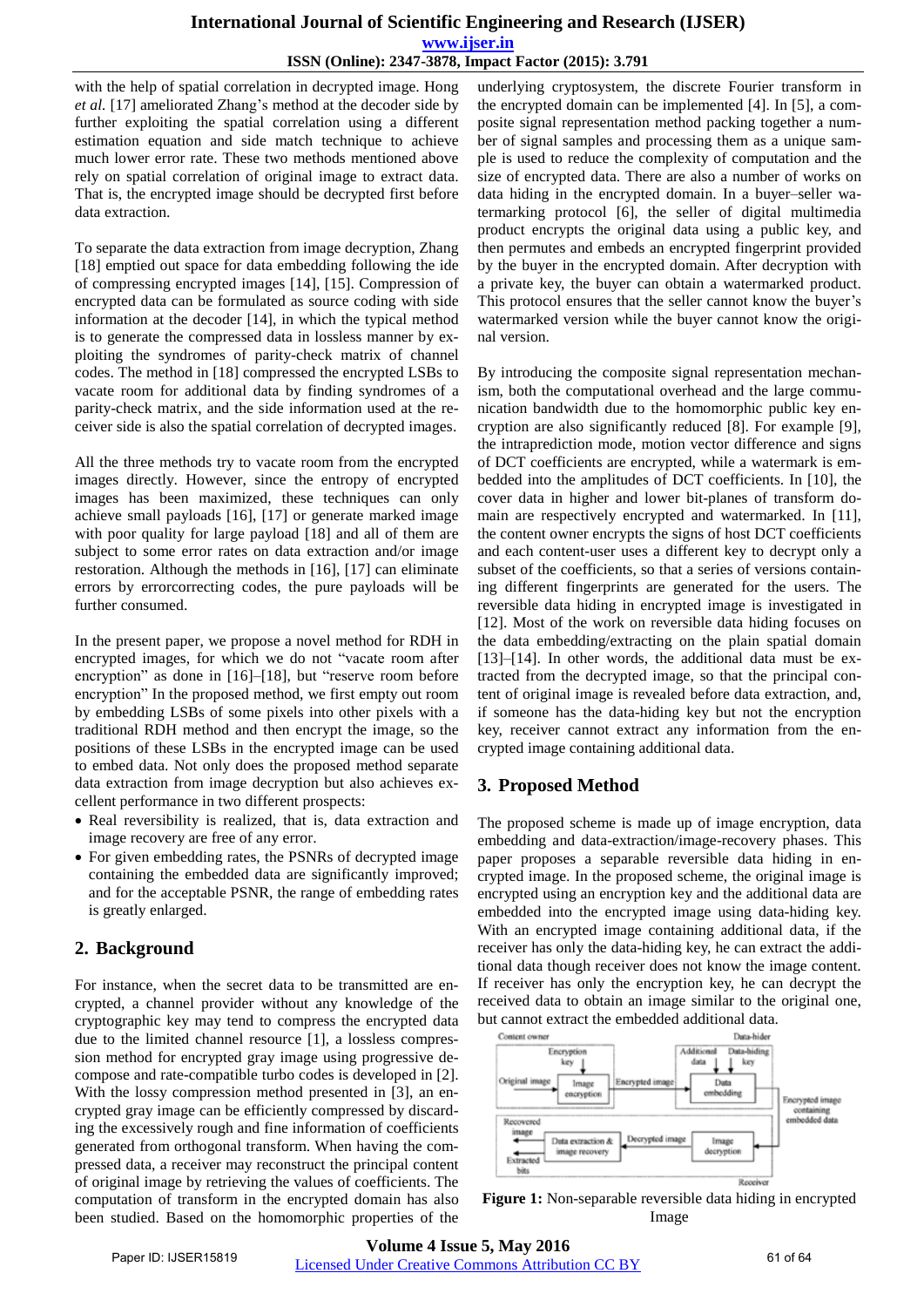## **International Journal of Scientific Engineering and Research (IJSER) www.ijser.in ISSN (Online): 2347-3878, Impact Factor (2015): 3.791**

The content owner encrypts the original uncompressed image using an encryption key to produce an encrypted image. Then, the data hider compresses the least significant bits (LSB) of the encrypted image using a data-hiding key to create a sparse space to accommodate the additional data. At the receiver side, the data embedded in the created space can be easily retrieved from the encrypted image containing additional data according to the data-hiding key. Since the data embedding only affects the LSB, a decryption with the encryption key can result in an image similar to the original version. Fig. 2 shows the three cases at the receiver side.



**Figure 2:** Three cases at receiver side of the proposed separable scheme

When using both of the encryption and data-hiding keys, the embedded additional data can be successfully extracted and the original image can be perfectly recovered by exploiting the spatial correlation in natural image.

## **4. Implementation Details**

#### **A. Image Encryption**

While an encrypted binary image can be compressed with a lossless manner by finding the syndromes of low-density parity-check codes, a lossless compression method for encrypted gray image using progressive decomposition and rate-compatible punctured turbo codes is developed in .With the lossy compression method presented in, an encrypted gray image can be efficiently compressed by discarding the excessively rough and fine information of coefficients generated from orthogonal transform. When having the compressed data, a receiver may reconstruct the principal content of original image by retrieving the values of coefficients. The content owner encrypts the original uncompressed image using an encryption key to produce an encrypted image. Then, the data-hider compresses the least significant bits (LSB) of the encrypted image using a data-hiding key to create a sparse space to accommodate the additional data. At the receiver side, the data embedded in the created space can be easily retrieved from the encrypted image containing additional data according to the data-hiding key. Since the data embedding only affects the LSB, a decryption with the encryption key can result in an image similar to the original version. When using both of the encryption and data-hiding keys, the embedded additional data can be successfully extracted and the original image can be perfectly recovered by exploiting the spatial correlation in natural image.

#### **B. Data Embedding**

In the data embedding phase, some parameters are embedded into a small number of encrypted pixels, and the LSB of the other encrypted pixels are compressed to create a space for accommodating the additional data and the original data at the positions occupied by the parameter.

According to the data hiding key, the data hider pseudo randomly selects NP encrypted pixels that will be used to carry the parameters for data hiding. Here NP is a small positive integer, for example NP=20.The other encrypted pixels are pseudo-randomly permuted and divided into number of groups, each of which contain L pixels. The permutation way is also determined by the data-hiding key. For each pixelgroup, collect the M least significant bits of the L pixels, and denote them as B  $(k,1)$ , B  $(k,2)$  …… B $(k,M^*L)$  where k is a group index within  $[1,(N-Np)/L]$  and M is a positive integer less than 5. The data-hider also generates a matrix G sized  $(M^*L - S) * M^*L$ , which is composed of two parts. The left part is the identity matrix and the right part is pseudo-random binary matrix derived from the data-hiding key. For each group, which is product with the G matrix to form a matrix of size  $(M * L-S)$ . Which has sparse bits of size S, in which the data is embedded and arrange the pixels into the original form and permutated to form a original image.

## Original image



#### **C. Image Decryption**

When having an encrypted image containing embedded data, a receiver firstly generates ri,j,k according to the encryption key, and calculates the exclusive-or of the received data and ri,j,k to decrypt the image. We denote the decrypted bits as b1i,j,k . Clearly, the original five most significant bits (MSB) are retrieved correctly. For a certain pixel, if the embedded bit in the block including the pixel is zero and the pixel belongs to S1, or the embedded bit is 1 and the pixel belongs to S0 , the data-hiding does not affect any encrypted bits of the pixel. So, the three decrypted LSB must be same as the original LSB, implying that the decrypted gray value of the pixel is correct. On the other hand, if the embedded bit in the pixel's block is 0 and the pixel belongs to S0, or the embedded bit is 1 and the pixel belongs to S1 , the decrypted LSB.That means the three decrypted LSB must be different from the original LSB.In this case:  $\mathbf{b}$ <sup>'</sup>i,j, $\mathbf{k}$  +  $\mathbf{b}$ i,j, $\mathbf{k}$  = 1 On the other hand, if the embedded bit in the pixel's block is 0 and the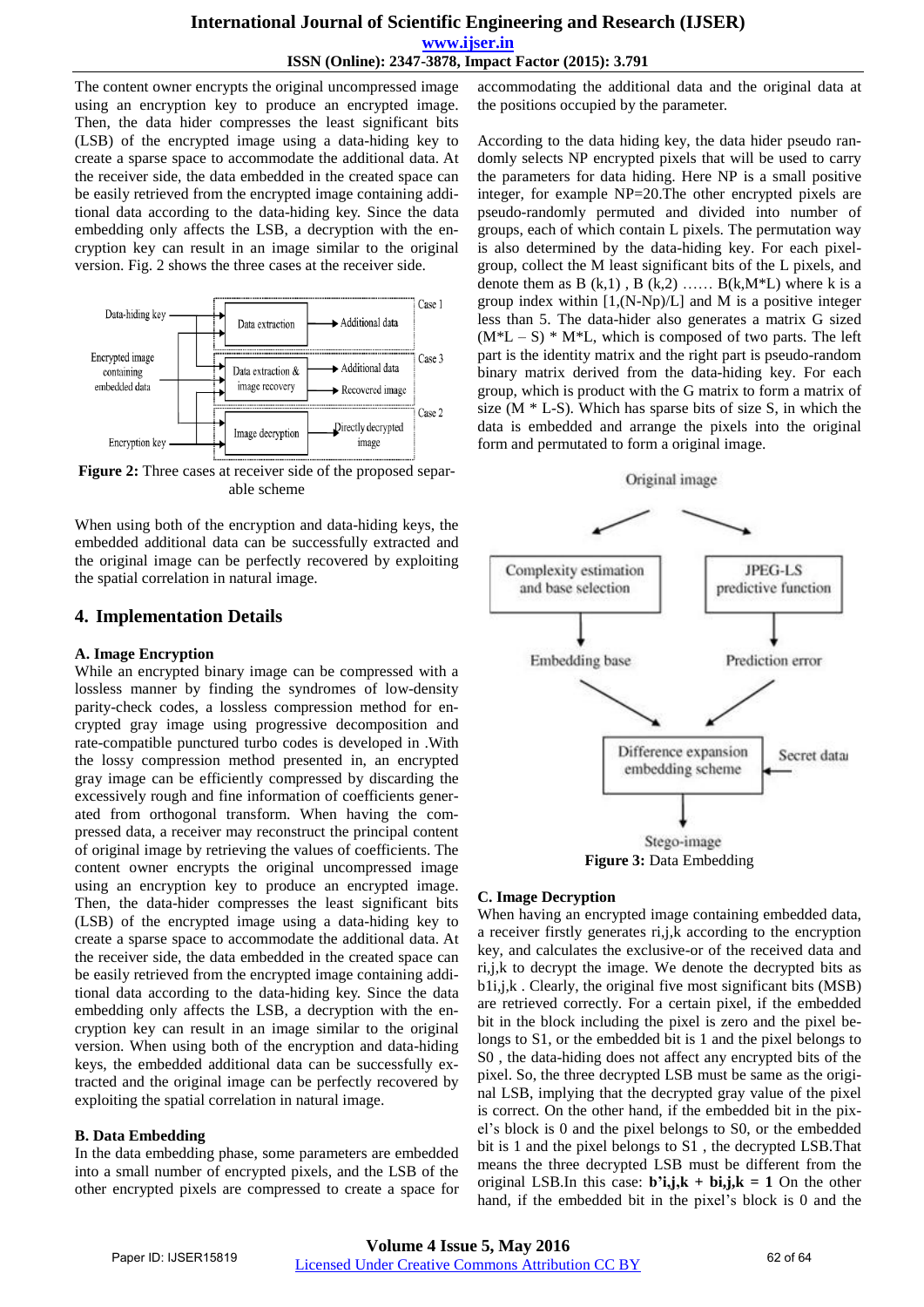## **International Journal of Scientific Engineering and Research (IJSER) www.ijser.in ISSN (Online): 2347-3878, Impact Factor (2015): 3.791**

pixel belongs to S0, or the embedded bit is 1 and the pixel belongs to S1, the decrypted LSB **D. Data Extraction**

The receiver has both the data hiding, he may aim to extract the embedded data according to the data hiding key. The values of M, Land S, the original LSB of the Np selected encrypted pixels, and the (N-Np) \* S/L - Np additional bits can be extracted from the encrypted image containing embedded data. By putting the Np LSB into their original positions, the encrypted data of the Np selected pixels are retrieved, and their original gray values can be correctly decrypted using the encryption keys. In the following, it will recover the original gray values of the other (N-Np) pixels. Consider the case that the receiver has the encryption key but does not know the data-hiding key. Clearly, he cannot obtain the values of parameters and cannot extract the embedded data. However, the original image content can be roughly recovered.

# **5. Experimental Results**

The proposed reversible data hiding algorithm has been applied to many different types of images, including some commonly used images, medical images, texture images, aerial images, and all of the 1096 images in the Corel DRAW database, and has always achieved satisfactory results, thus demonstrating its general applicability. The proposed reversible data hiding technique is able to embed about 5–80 kb into a 512\* 512 8 grayscale image while guaranteeing the PSNR of the marked image versus the original image to be above 48 dB. In addition, this algorithm can be applied to virtually all types of images. In fact, it has been successfully applied to many frequently used images, medical images, texture images, aerial images, Furthermore, this algorithm is quite simple, and the execution time is rather short. Therefore, its overall performance is better than many existing reversible data hiding algorithms. It is expected that this reversible data hiding technique will be deployed for a wide range of applications in the areas such as secure medical image data systems, and image authentication in the medical field and law enforcement, and the other fields where the rendering of the original images is required or desired.

Additionally, the quality index Q works in spatial domain, as a combination of correlation loss, luminance distortion and contrast distortion. Higher PSNR, lower Watson metric or higher Q means better quality. In these figures, while the abscissa represents the embedding rate, the ordinate is the values of PSNR, Watson metric or quality index Q. The curves are derived from different L, M and S under a condition that the original content can be perfectly recovered using the data hiding and encryption keys. Since the spatial correlation is exploited for the content recovery, the rate-distortion performance in a smoother image is better. The performance of the non separable method is also given in Figure. It can be seen that the performance of the proposed separable scheme is significantly better. It also compared the proposed scheme with the non-separable method over 100 images sized 2520 \* 3776, which were captured with a digital camera and contain landscape and people. When meeting the perfect recovery condition, the proposed scheme has an average 203% gain of embedded data amount with same PSNR value in directly decrypted image, or an average gain of 8.7 dB of PSNR value in directly decrypted image with same embedded data amount.



**Figure 5:** (a) Original image (b) Encrypted version (c) Encrypted image with message (d) Decrypted image

# **6. Conclusion**

This paper presents reversible data hiding scheme for encrypted image which consists of image encryption, data embedding and data extraction or image recovery phases. The data of original image are entirely encrypted by a stream cipher. Although a data hider does not know the original content, he can embed additional data into the encrypted image by modifying a part of encrypted data. With an encrypted image containing embedded data, a receiver may firstly decrypt it using the encryption key, and the decrypted version is similar to the original image. According to the data hiding key, with the aid of spatial correlation in natural image, the embedded data can be correctly extracted while the original image can be perfectly recovered. Although someone with the knowledge of encryption key can obtain a decrypted image and detect the presence of hidden data using LSB steganalytic methods, if he does not know the data hiding key, it is still impossible to extract the additional data and recover the original image. For ensuring the correct data extraction and the perfect image recovery, It may let the block side length be a big value or introduce error correction mechanism before data hiding to protect the additional data with a cost of payload reduction. The implemented a reversible method can be enhanced in future by using the following provisions and MLSB technique can also be applied after embedding when there is lot of change in the pixel to retain nearest to the original value. It can be applied in networking and the keys are sent and received securely. The image produced by the reversible data hiding using two key has distortion. In order to remove distortion and to produce the image in a high quality using 3 key.

# **7. Acknowledgment**

It is with the greatest pride that we publish this paper. At this moment, it would be unfair to neglect all those who helped me in the successful completion of this paper. I would also like to thank all the faculties who have cleared all the major concepts that were involved in the understanding of techniques behind my paper.